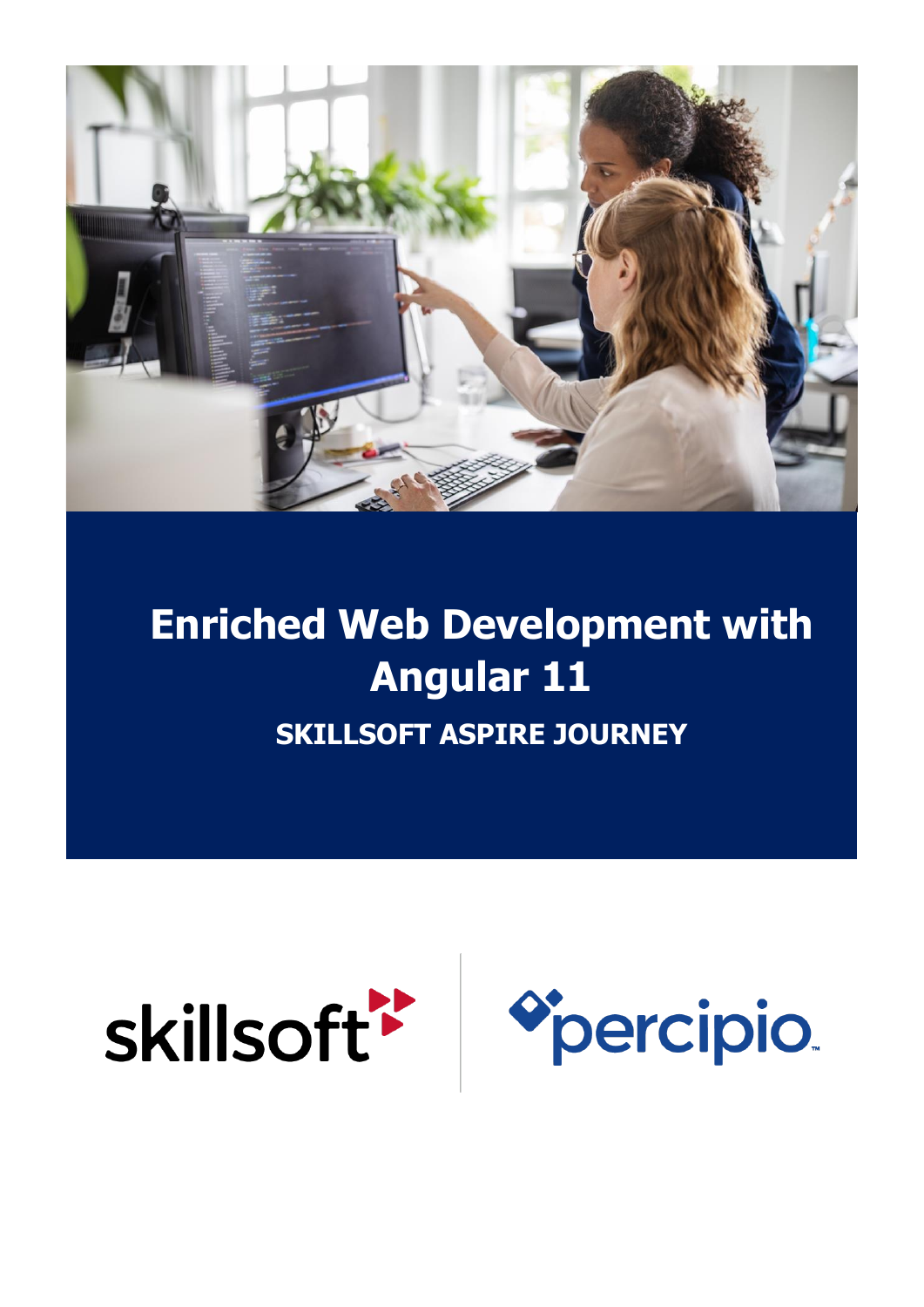#### Aspire Journeys **COOO**

## Enriched Web Development with Angular 11

Angular is an extremely powerful, versatile, and robust application framework from Google. Angular allows developers to build modern, stylish, and efficient applications. Angular 11, the dynamic JavaScript-based development framework is used to creat... View More  $\sim$ 

11 courses | 6h 18m 37s @ 1 lab0

## **Tracks**



#### Track 1: Building Web Applications with Angular 11

In this track of the Enriched Web Development with Angular 11 journey, you will explore the different building blocks of Angular, its architectural concepts, and Typescript as the scripting base for Angular. Then, you will discover the basics of the framework such as forms, modules, pipes, and components. The journey then deep dives to the more complex principles of routing, directives, templates, and services along with demos on how to build end-to-end, working applications that are maintainable and testable. Finally, you will learn the distinct features of Angular 11 and Angular 12. **View Less** 

 $12$ 

skillsoft<sup>\*</sup> Earn a **Badge** 

Explore 2 11 courses 6h 18m 37s 2 1 lab0

#### **PREREQUISITES**

In order to fully profit from the potential of this Aspire Journey, we recommend the following prerequisite skills:

**•** Familiar with JavaScript and front-end development methodologies.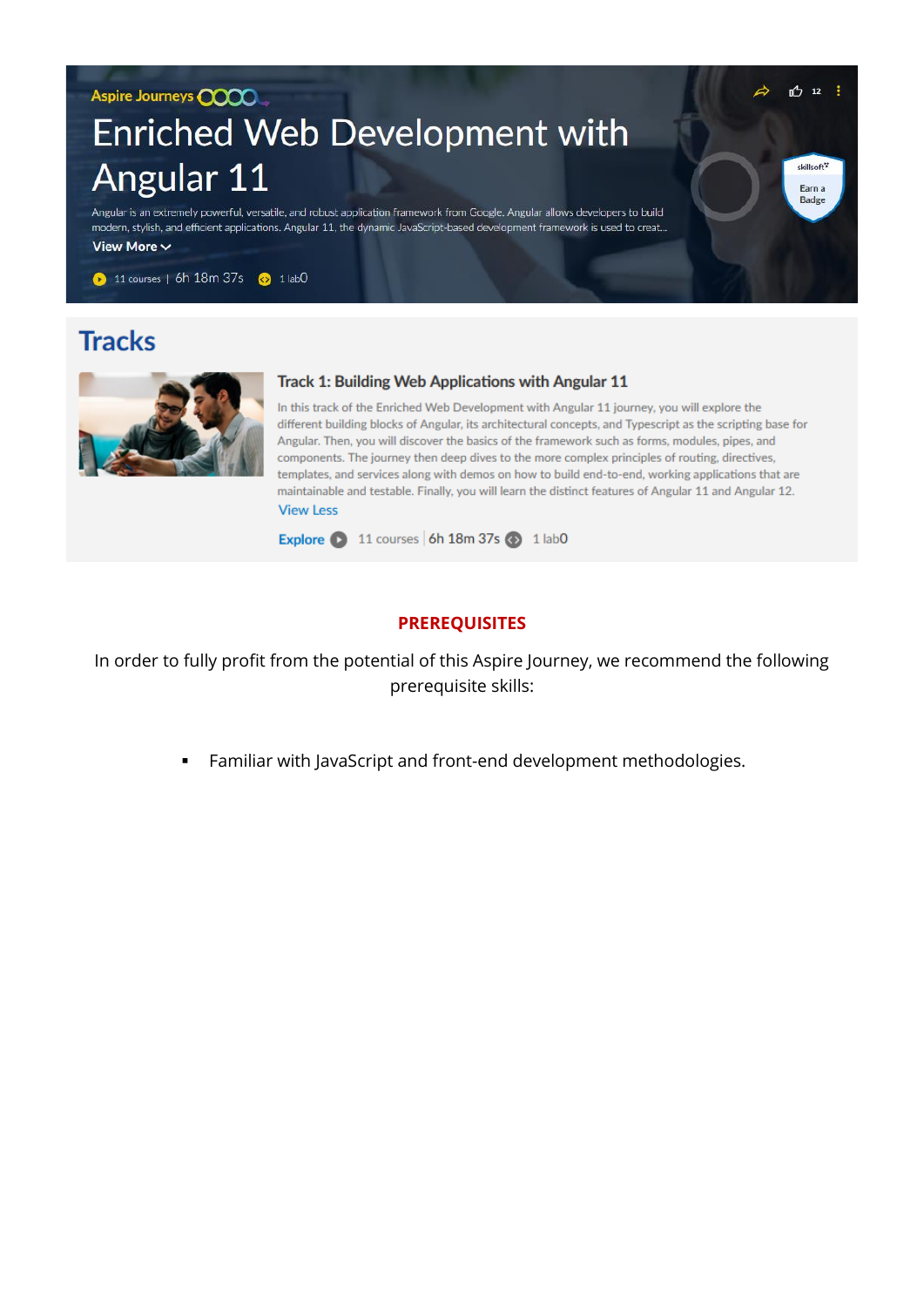Aspire Journeys: Enriched Web Development with Angular 11

# **Track 1: Building Web Applications with Angular 11**

In this track of the Enriched Web Development with Angular 11 journey, you will explore the different building blocks of Angular, its architectural concepts, and Typescript as the scripting base for Angular. Then, you will discover the basics of the fr... View More V

11 courses | 6h 18m 37s @ 1 lab0



Angular 11: Getting Started with Angular

#### Objectives:

- outline a high-level overview of Angular its past and present.
- recognize the various parts of an Angular application and how they relate to one other

**killsoft** 

**Badge** 

- list the different building blocks of Angular, namely Angular components, services, modules, and routing
- demonstrate the installation of Node.js
- demonstrate the installation of Visual Studio Code
- demonstrate the installation of the Angular CLI
- create and run an Angular application using the CLI
- describe the characteristics of package.json files
- outline the basic characteristics of TypeScript



Angular 11: Introduction to Components

- define object-oriented programming concepts and outline how to create classes in TypeScript and convert TypeScript classes to functions
- describe how to add private and public properties to a TypeScript class and explain the use of public properties outside the class
- describe how to add functions to a TypeScript class and explain how to access public property in a class function
- describe the concept of decorators in TypeScript and how to add decorators to functions, class variables, and classes
- create a component using the Angular CLI, add the component to a module, and add inline HTML to the component
- add a multi-line template to an Angular component and an external template to a React component
- add inline styles to an Angular component template and use style tags to add inline styles
- add external style and multiple style files to Angular components
- describe what's meant by binding state variables with interpolation, calling functions and mathematical expressions inside interpolation, the use of "ng-bind" for interpolating data, and the use of ng-bind with different HTML elements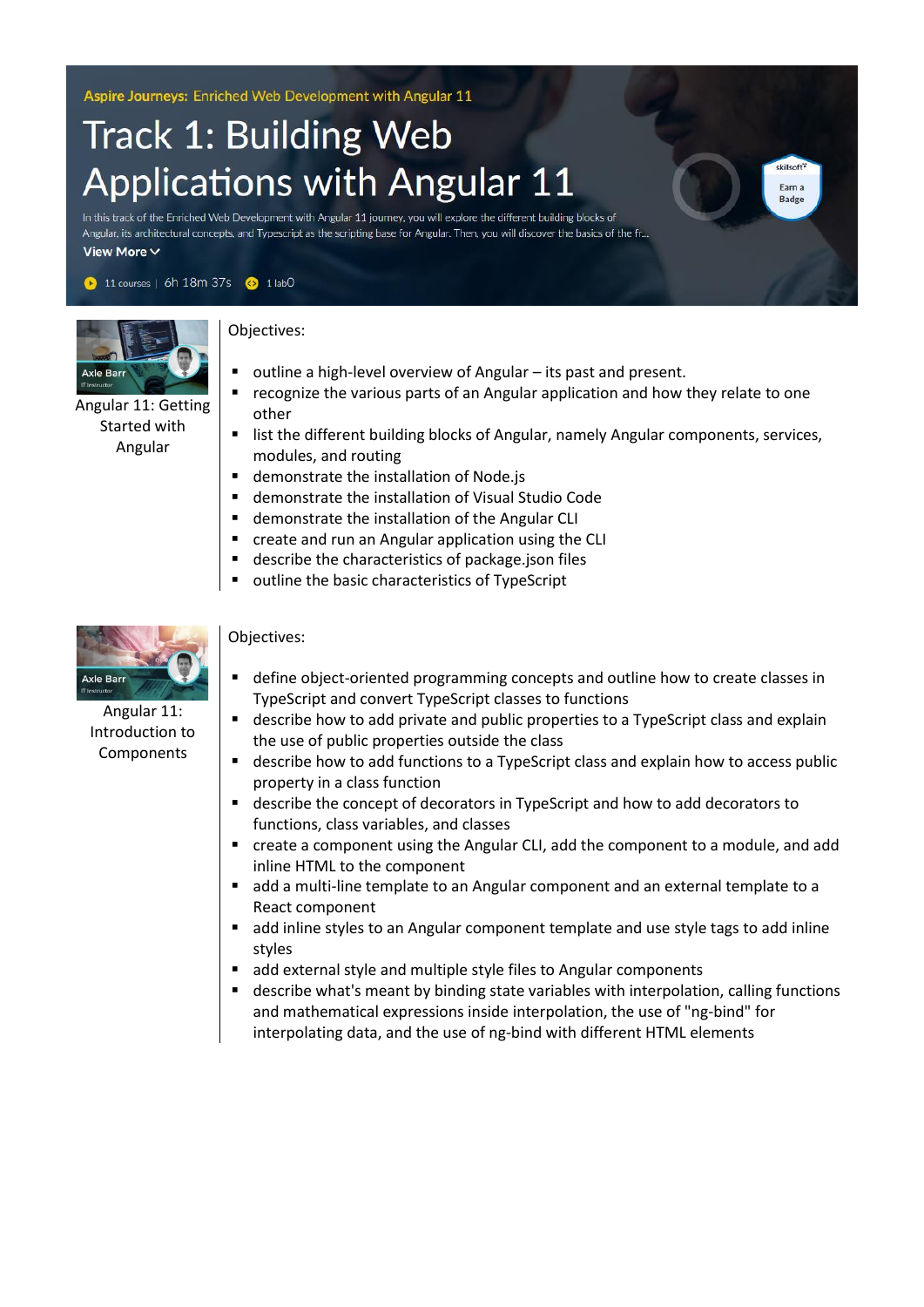

#### Angular 11: Working With Angular Modules

#### Objectives:

- describe different elements of Angular module and the decorators associated with it
- create an Angular component without CLI, add a new component to the module, and describe the decorator associated with the new module
- Bootstrap components with the desired component by making it the main component for bootstrapping the application
- outline the inclusion and use of third party modules like BrowserModule and explain its functionalities
- create a feature module, add components to it, and use it in the main module
- create a multi-modular system and share the module with multiple modules
- export and import different functionalities and components from other JavaScript files



Angular 11: Directives & Pipes

#### Objectives:

- use conditional operators in components and render HTML content
- iterate a list of arrays and display array items in the user interface (UI)
- **•** perform iteration on complex objects and render employee details from an employee array
- define pagination, render data on the front-end, and implementing pagination in the application
- sort data in a given list and display an updated sorted list of data
- explain the concept of pipes in Angular and the use of built-in pipes
- create and implement custom pipes in Angular
- perform higher-order functions, filter data from a list, and update listed data based on user input



Angular 11: Working With Nested Components

#### Objectives:

- describe nested components and the parent-child component structure
- list the use of the @Input keyword and pass data to the child component
- list the use of @Output keyword, pass events from child component to parent component, and update properties of parent component using child component
- explain ViewChild and implement ViewChild property in Angular component



Angular 11: Reactive Programming With RxJS & Observables

- explore Angular RxJS library and describe event-based programming and streams
- examine the characteristics of observables in Angular and differentiate between promises and observables
- create a HTTP Get Request, handle HTTP Response, and create and handle HTTPClient observables
- extract data from observables and subscribe to observables for data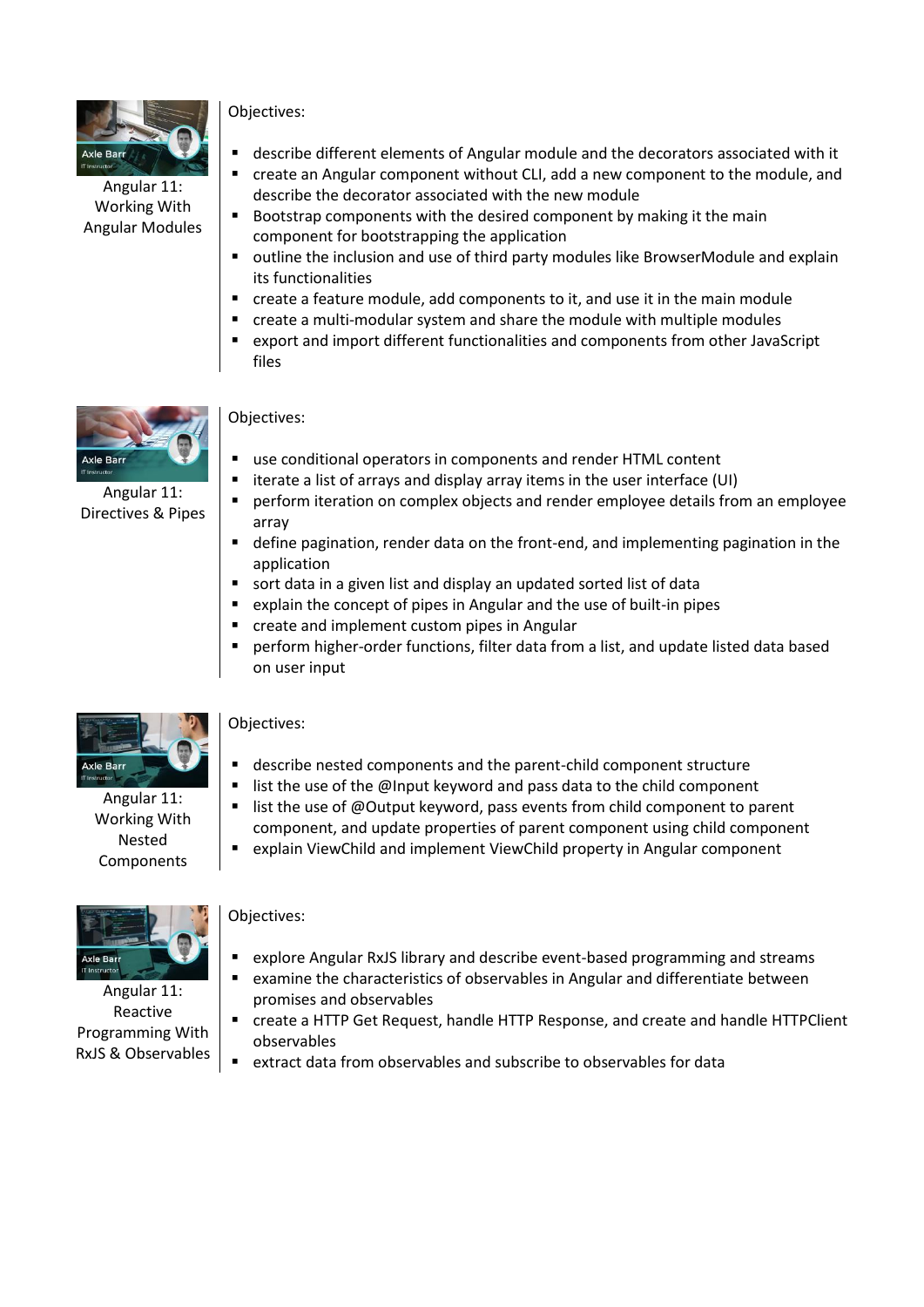

Angular 11: Working With Forms

- Objectives:
- implement two-way binding, outline its benefits, and describe banana in a box notation
- create a simple form and bind data inside the form
- explain the form validation mechanism and disable the submit button until the form is validated
- add a mock API server to handle REST calls
- define and send data to POST calls, make asynchronous calls to POST API, and extract a response from POST APIs
- make a Delete call to the API, delete employee data using API calls, and refresh the screen with the updated list
- identify the need for caching and how shareReplay can be used to perform caching
- demonstrate how to implement a local cache with shareReplay



Angular 11: Navigation & Routing in Angular

#### Objectives:

- define the single page architecture, recognize the justification for building a singlepage application (SPA), and describe the overall benefits of an SPA
- define the concept of routing and recognize how it's applied in Angular
- configure simple routes for an application and create a simple single-page application
- pass data to routes and use the data extracted in a component
- demonstrate the activation and deactivation of guards
- demonstrate security implementation using guards



Angular 11: Services & Dependency Injection

#### Objectives:

- relate dependency injection to Angular components
- create a service in Angular module and populate it with common shared data
- register a service to Angular module
- inject a service inside an Angular component
- access the data available inside a service



#### Angular 11: Security & Deployment in Angular

- outline the basic workings of authentication and use of route guards in Angular
- add authentication to an Angular application
- create, activate, and, deactivate guards for authentication and authorization in Angular routing
- describe scenarios where optimization would be required in an Angular app
- implement lazy loading in Angular
- debug an Angular application and perform unit testing on a component
- deploy an Angular application on the NGINX server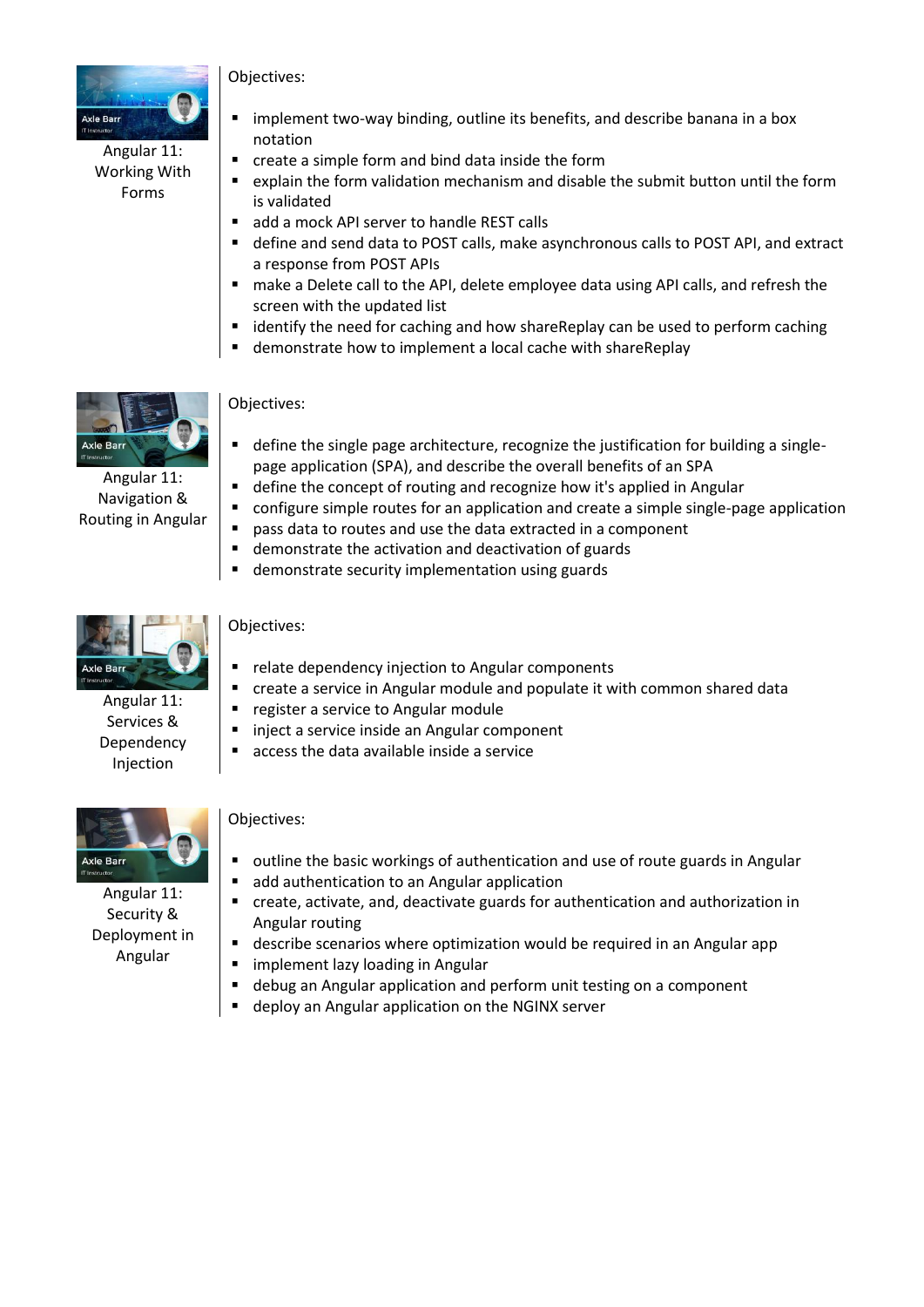# -<br>APRICATIONS<br>WTH ANCELAR 1

#### Final Exam: Building Web Applications with Angular 11

- add inline styles to an Angular component template and use style tags to add inline styles
- Bootstrap components with the desired component by making it the main component for bootstrapping the application
- create a component using the Angular CLI, add the component to a module, and add inline HTML to the component
- Create, activate, and, deactivate guards for authentication and authorization in Angular routing.
- create a feature module, add components to it, and use it in the main module
- create a HTTP Get Request, handle HTTP Response, and create and handle HTTPClient observables
- create and implement custom pipes in Angular
- define and send data to POST calls, make asynchronous calls to POST API, and extract a response from POST APIs
- define object-oriented programming concepts and outline how to create classes in TypeScript and convert TypeScript classes to functions
- define the single page architecture, recognize the justification for building a singlepage application (SPA), and describe the overall benefits of an SPA
- demonstrate how to implement a local cache with shareReplay
- demonstrate security implementation using guards
- demonstrate the installation of the Angular CLI
- describe different elements of Angular module and the decorators associated with it
- describe how to add functions to a TypeScript class and explain how to access public property in a class function
- describe how to add private and public properties to a TypeScript class and explain the use of public properties outside the class
- describe the characteristics of package.json files
- **Discuss the features that are new in Angular 11 version and compare those features** with older version, if present
- Discuss the requirement of optimization
- Discuss the steps in migration to Angular 11
- examine the characteristics of observables in Angular and differentiate between promises and observables
- explain the concept of pipes in Angular and the use of built-in pipes
- explain the form validation mechanism and disable the submit button until the form is validated
- export and import different functionalities and components from other JavaScript files
- identify the need for caching and how shareReplay can be used to perform caching
- Implement Lazy Loading
- **E** implement two-way binding, outline its benefits, and describe banana in a box notation
- inject a service inside an Angular component
- iterate a list of arrays and display array items in the user interface (UI)
- list the different building blocks of Angular, namely Angular components, services, modules, and routing
- list the use of @Output keyword, pass events from child component to parent component, and update properties of parent component using child component
- list the use of the @Input keyword and pass data to the child component
- outline the basic characteristics of TypeScript
- outline the inclusion and use of third party modules like BrowserModule and explain its functionalities
- pass data to routes and use the data extracted in a component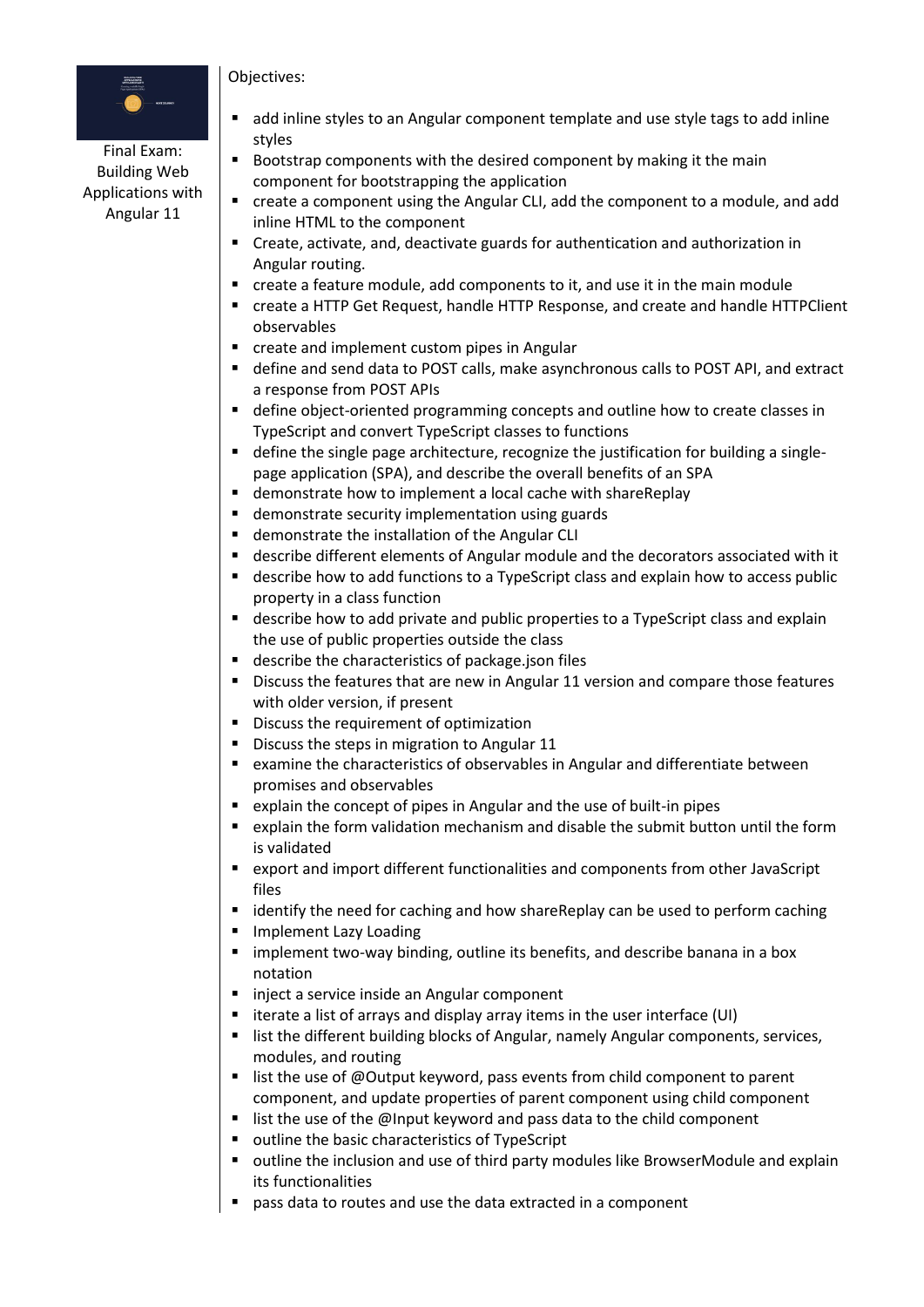- perform iteration on complex objects and render employee details from an employee array
- recognize the various parts of an Angular application and how they relate to one other
- register a service to Angular module
- relate dependency injection to Angular components
- use conditional operators in components and render HTML content



Building Web Applications with Angular 11

#### Objectives:

■ In this practice lab, learners will be presented with a series of exercises to practice developing in Angular. Exercises include tasks such as defining and adding private and public properties to a typescript class, applying form as input for handling user inputs, and creating a custom pipe for handling data format in a HTML web page. Learners will also share data using query parameters, create custom forms, develop a webapp for multiple page routing, and share data using service injection.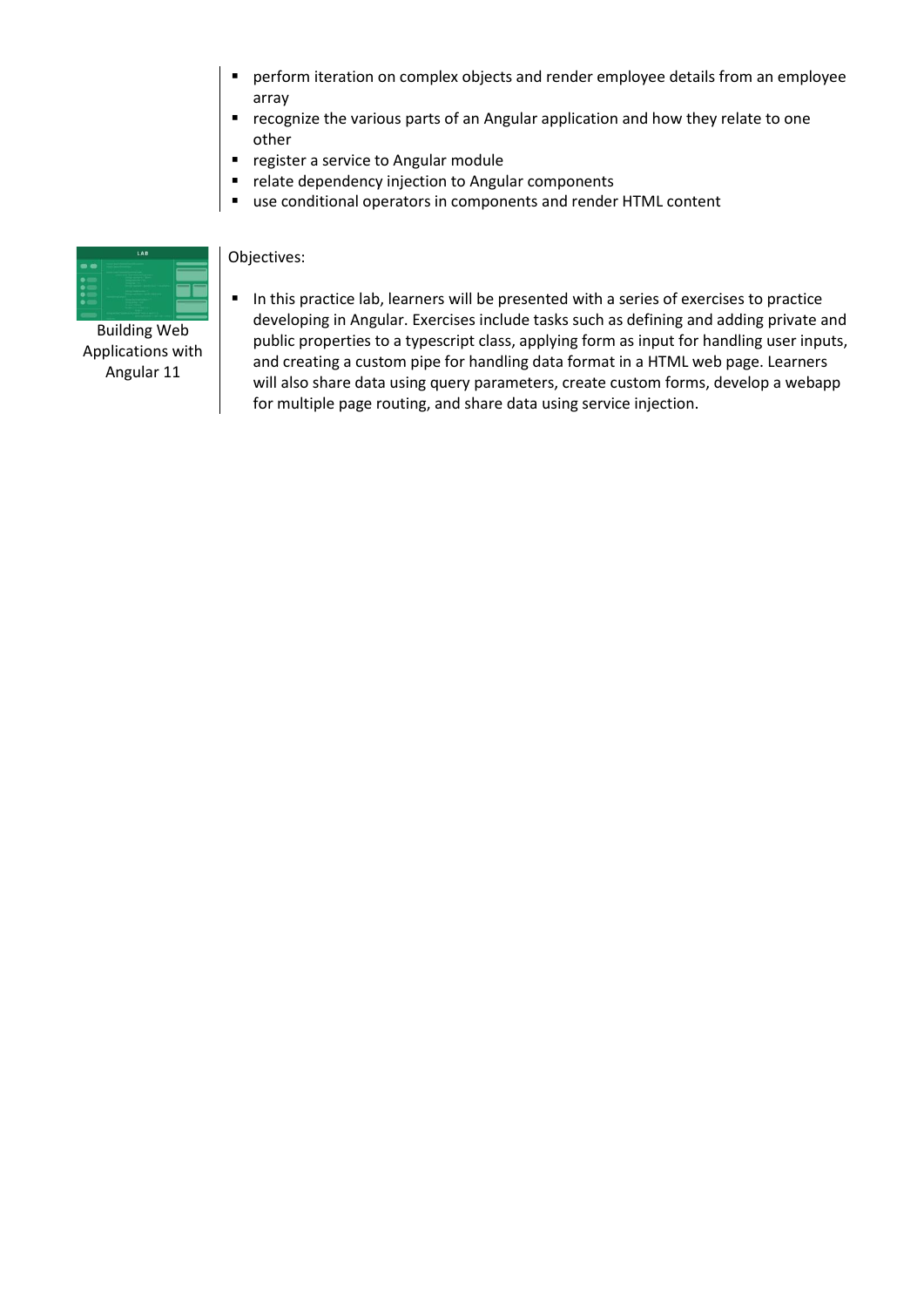### **Productivity Tools for Enriched Web Development with Angular 11** Q Optional



 $120$ 

 $\overrightarrow{r}$